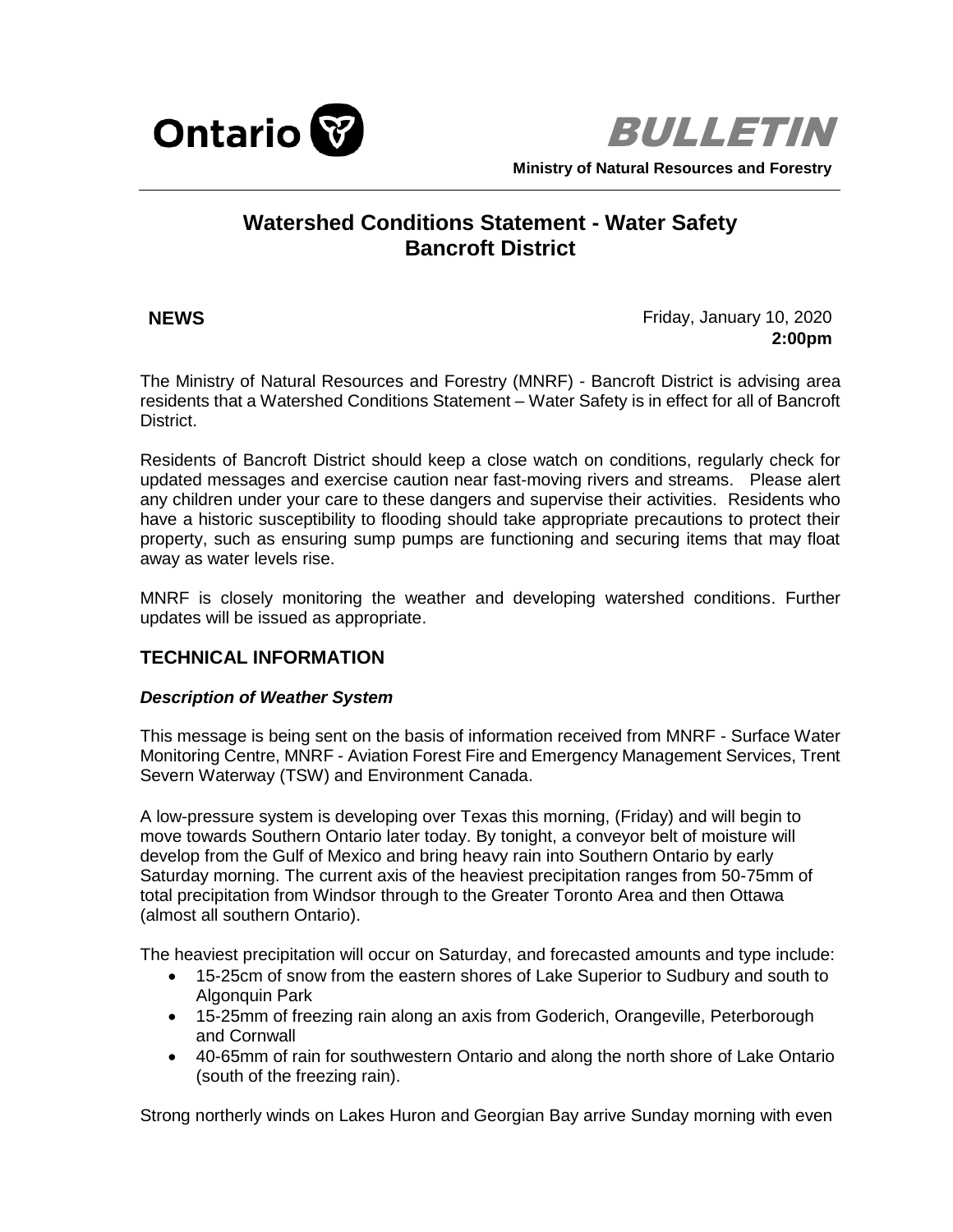stronger southwest winds on Lakes Erie and Ontario. Winds in the lower Great Lakes could gust over 100km/h along the maximum fetch of the lakes before veering to the northwest late Sunday afternoon.

The timing for this event is as follows:

- Light rain arrives in southwestern Ontario Friday morning spreading north to Algonquin and east to near Ottawa at sunset
- Heavy rain moves into southwestern Ontario on Friday night and continues all of Saturday
- Heavy snow starts near Parry Sound on Saturday morning
- Heavy freezing rain begins near Goderich Saturday morning and extends to southeastern Ontario by mid-afternoon
- A risk of isolated thunderstorms moves into extreme southwestern Ontario Saturday morning.
- Heavy snow moves in the Sault to North Bay corridor Saturday night
- Strong southwest winds gusting over 100km/h hit Lakes Erie and Ontario Sunday morning
- Freezing rain ends Sunday mid-morning
- All areas with rain see it change over to snow on Sunday at noon
- All of Southern Ontario will see a flash freeze to temperatures below freezing by lateafternoon Sunday.

### **Description of Current Conditions**

Levels and flows in watersheds across the District remain average for this time of year and are trending down. Forecasted heavy precipitation, warmer temperatures and associated snowmelt Friday and Saturday will reverse this trend and may result in higher than normal water levels and flows for most watersheds in Bancroft District.

Higher than normal water levels may be experienced in low lying areas and ditches. Water flows in smaller creeks and rivers may quickly increase.

The soil is not frozen in most area and the snowpack is expected to absorb a considerable amount of moisture before melting and running off. The potential exists for nuisance flooding of roadways, ditches, and low-lying flood-prone areas as the melt and run-off from this event progresses. A close watch on local forecasts and conditions is recommended.

The MNRF and TSW continue to closely monitor local lakes and rivers as this event progresses. The MNRF is in regular communication with partner agencies and water control structure operators, including Conservation Authorities, Ontario Power Generation (OPG), Bracebridge Generation and TSW.

### **Expiry Date:**

This message will expire on 01/13/2020 12:00 AM

**Terminology: Notification Levels**